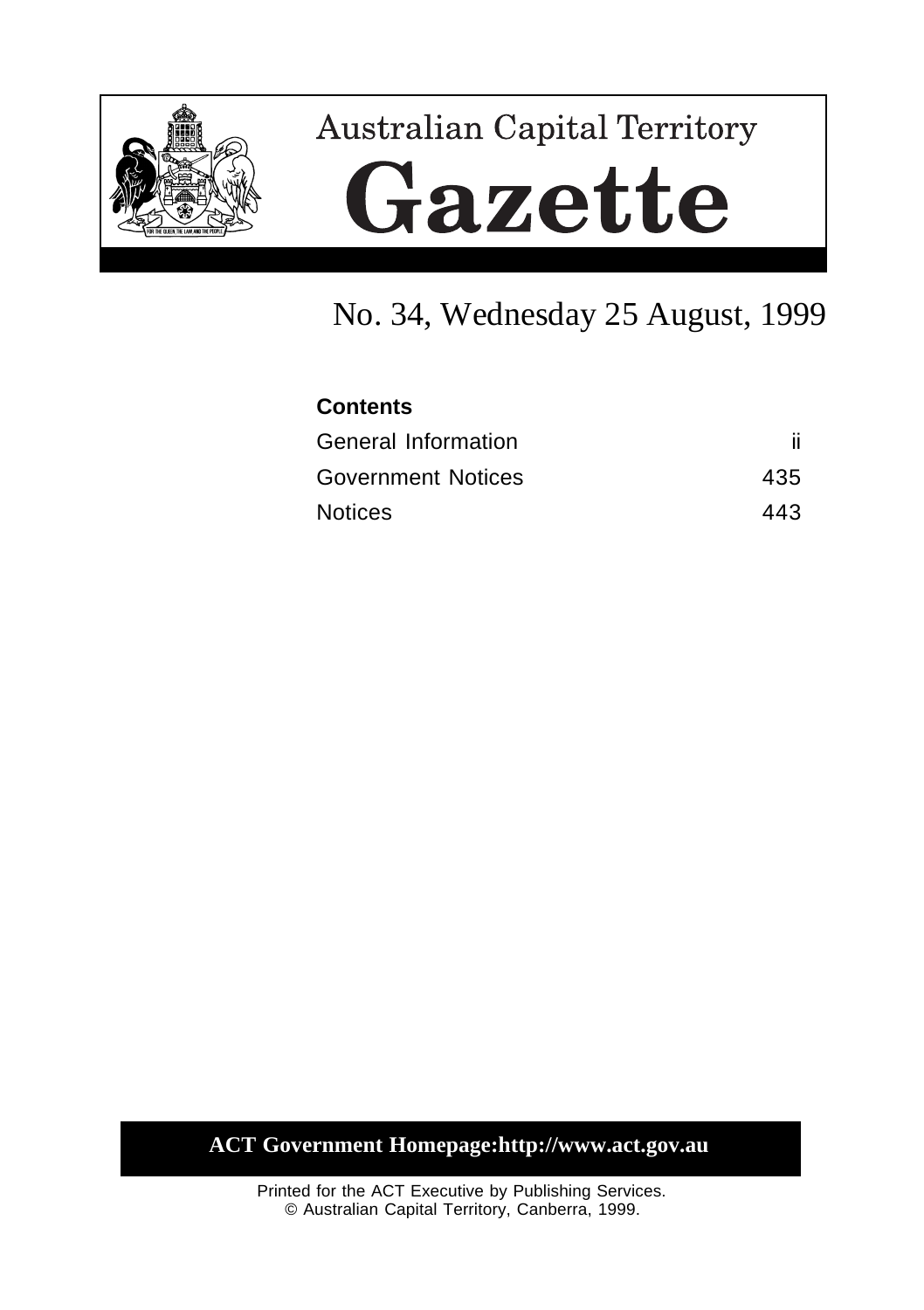## **GENERAL INFORMATION**

#### **ACT GOVERNMENT GAZETTE**

The ACT Government Gazette is published each Wednesday. The sections included in the publication are:

- General Information;
- Government Notices;
- Purchasing and Disposals;
- Invitations to Tender, Quote or Register Interest;
- Contracts arranged, and
- **Private Notices**

(Australian Public Service notices will continue to appear in the Commonwealth of Australia Gazette).

#### **CONTACT DETAILS**

ACT Gazette Officer Publishing Services GPO Box 158 Canberra Act 2601

Phone: (02) 6205 0484 Fax: (02) 6205 0266 **e-mail: gazette\_office@dpa.act.gov.au**

ACT Gazette Office Level 7, Macarthur House Wattle Street Lyneham 2602

#### **Notices for Publications**

Notices for the Gazette are to be lodged by 12 noon on the Wednesday prior to publication. Notices can be lodged in advance in hard copy or facsimile, by electronic mail or diskette, with a brief message of instruction and a WORD compatible document attachment.

A Gazette Request Form must also be delivered to the Gazette Office, by hand, mail or fax. For copies of this form please telephone the Gazette Office or go to www.act.gov.au/government/reports/pub/gazreq.doc.

Signed notices must be sighted by the Gazette Office before gazettal can proceed.

#### **Purchasing and Disposal Codes** may be accessed on the ACT Government Website:

www.act.gov.au/government/report/pub/gazette/p&d.pdf. Alternatively, you may obtain a hard copy listing by contacting the gazette office.

#### **Private Notices**

The fee for a private notice is as follows:

• minimum charge \$1.00 per word or \$100.00 whichever is the greater.

Cheques are to be made payable to 'Publishing Services' and are to be forwarded to the Gazette office with a copy of the notice (Either on a PC formatted disk in WORD, or if the notice has already been emailed, a hard copy of the notice) and Gazette Request Form. Payment can be made by EFTPOS (Bankcard, Visa or Mastercard) by telephoning the Gazette Office. Payment must be received before gazettal can proceed.

#### **Purchasing and Subscriptions**

Copies of the ACT Government Gazette may be purchased at a cost of \$5.00 (or \$2.00 for a Special Gazette) from the ACT Government shopfront, Legislation/Gazette sales counter, East Row, Canberra City. Subscriptions to the Gazette maybe arranged through the Gazette Office at a price of \$360.00 (1 July 1999 -30 June 2000) or part thereof, including postage. Refunds will not be given for cancellations. Claims for missing items will be recognised as valid if lodged within 28 days of publication.

#### **Copyright Notice - Australian Capital Territory**

This work is copyright. Apart from any use as permitted under the Copyright Act 1968, no part may be reproduced by any process without written permission from Library and Information Management, Department of Urban Services, ACT Government, GPO Box 249, Civic Square ACT 2608.

#### **Products and Services advertised in this publication are not necessarily endorsed by the ACT Government**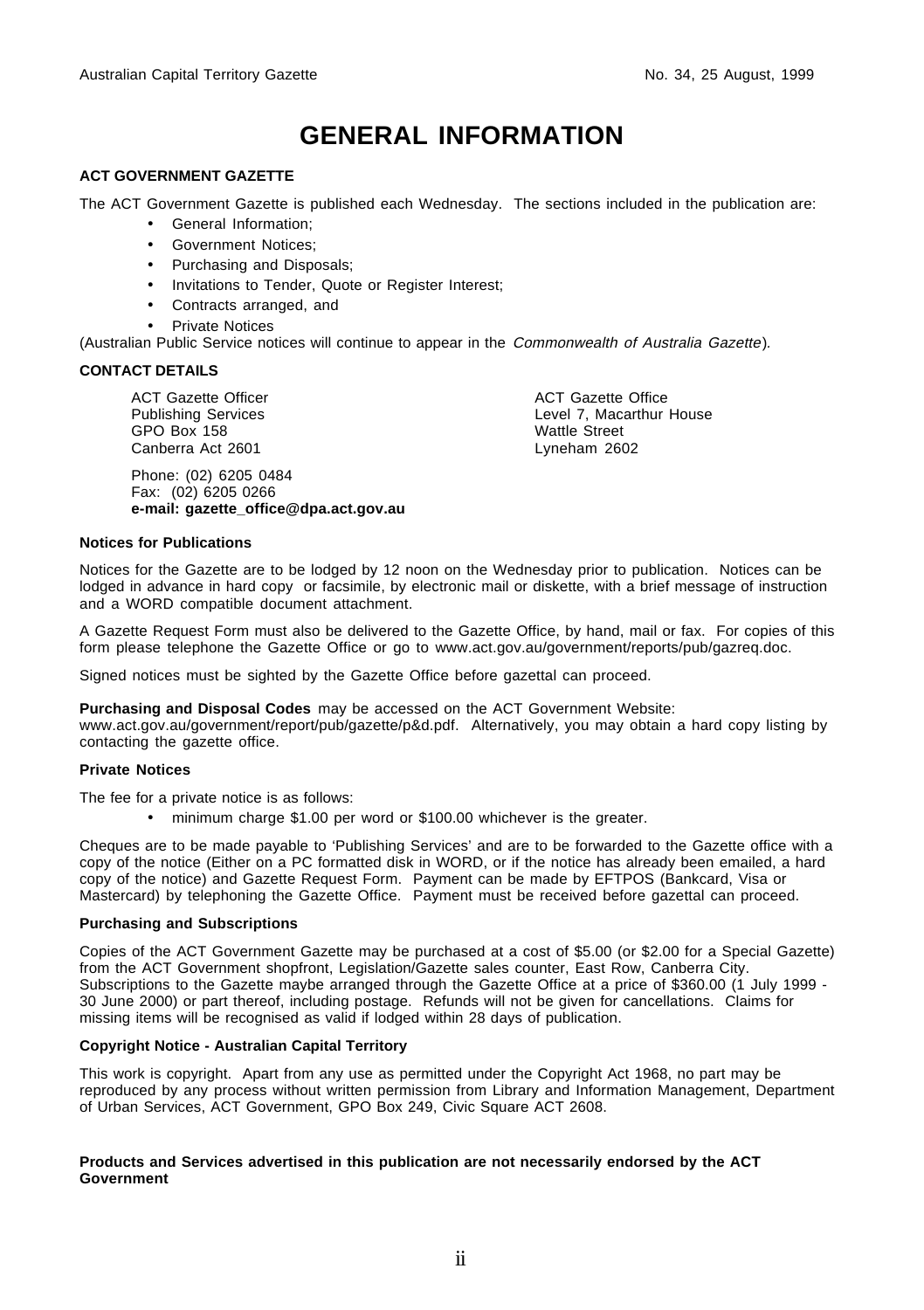## **GOVERNMENT NOTICES**

#### Australian Capital Territory

#### Motor Traffic (Alcohol and Drugs) Act 1977

#### APPROVAL OF SCREENING DEVICES

IN pursuance of sub-section 5 (2) of the Motor Traffic (Alcohol and Drugs) Act 1977, I, Brendan Smyth, Minister for Urban Services in the Australian Capital Territory, being of opinion-

- (a) that devices of the type described in the Schedule have been designed and made for the purpose of indicating, when a sample of breath of a person is exhaled into the device, whether alcohol is present in the blood of the person and, if so, of giving an indication of the concentration of alcohol in the blood of the person; and
- (b) that devices of that type are suitable for use in tests under Part II of that Act,

HEREBY APPROVE devices of the type described in the Schedule to be approved screening devices for the purposes of the Motor Traffic (Alcohol and Drugs) Act 1977.

\_ \_ \_ \_ \_ \_

#### **SCHEDULE**

An instrument on which is written, the words and symbols '**lion alcolmeter® SD400**' being an instrument fitted with an operating switch located above a liquid crystal display and wait, ready, flow and analysing lights located below the liquid crystal display.

Dated this 12 day of August 1999

**BRENDAN SMYTH** MINISTER FOR URBAN SERVICES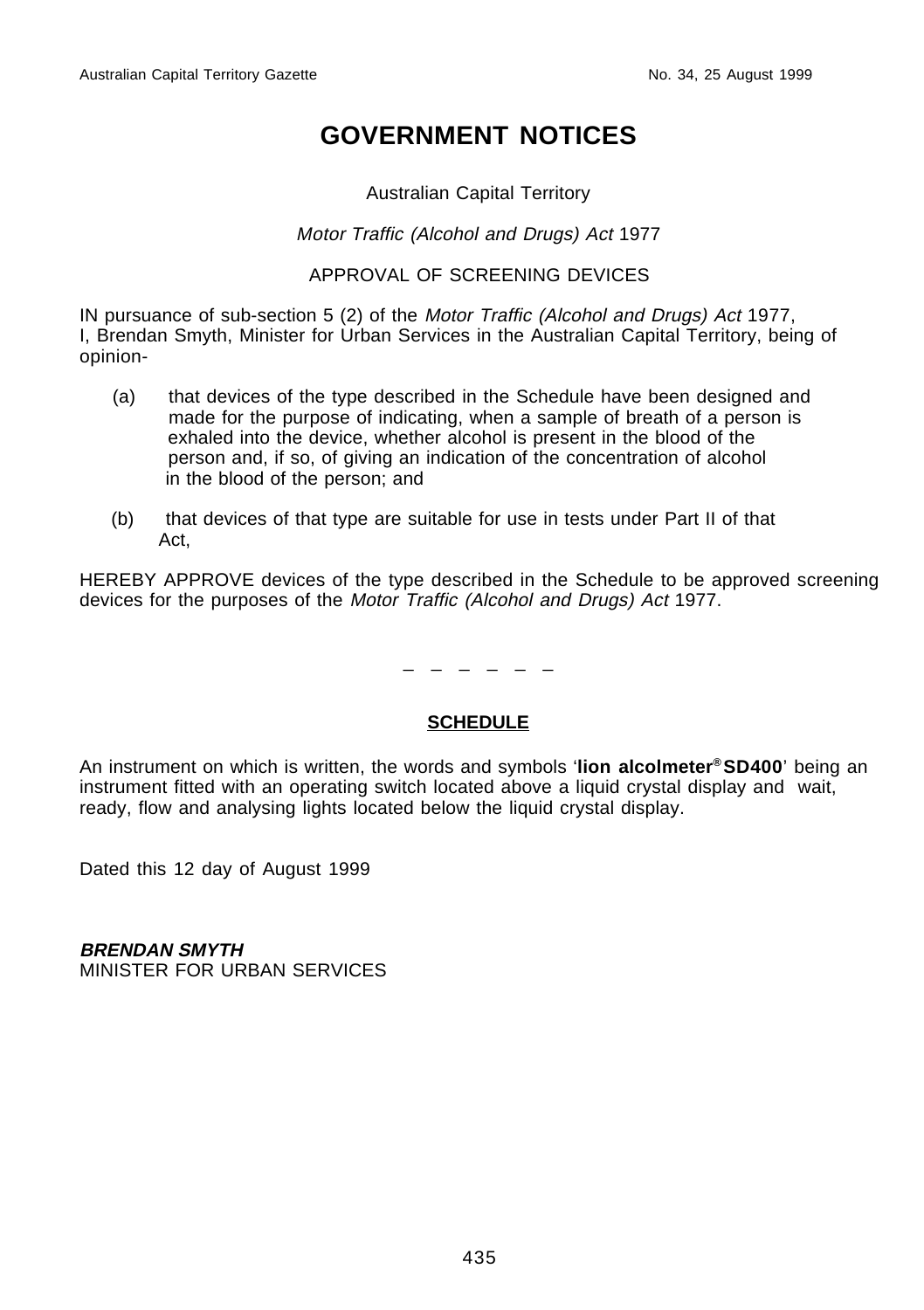#### **Environment ACT**

#### **Environment Protection Act 1997**

#### **Environmental Authorisation**

Notice is hereby given that under Section 49 of the Environment Protection Act 1997, environmental authorisations to conduct activities have been granted to the organisations set out below:

| Organisation                 | <b>Brief Description of</b><br><b>Activity</b> | Location                                  |
|------------------------------|------------------------------------------------|-------------------------------------------|
| W & GM Stansfield            | Pest Control                                   | <b>Warwick Farm Yass</b><br><b>NSW</b>    |
| Australian Sports Commission | Pest Control                                   | <b>Leverrier Crescent</b><br><b>Bruce</b> |
| <b>Ford's Pest Control</b>   | Pest Control                                   | 2 Bushby Close<br>Gordon                  |

Under Section 135 of the *Environment Protection Act 1997*, an application may be made to the Administrative Appeals Tribunal for a review of the decision to which this notice relates. The Administrative Appeals Tribunal can be contacted on telephone 6217 4277.

Copies of environmental authorisations are available for public inspection, during business hours, at the office of the Environment Management Authority, Level 2, South Wing, Macarthur House, Wattle Street Lyneham ACT.

Dated the 18th day of August 1999 Environment Management Authority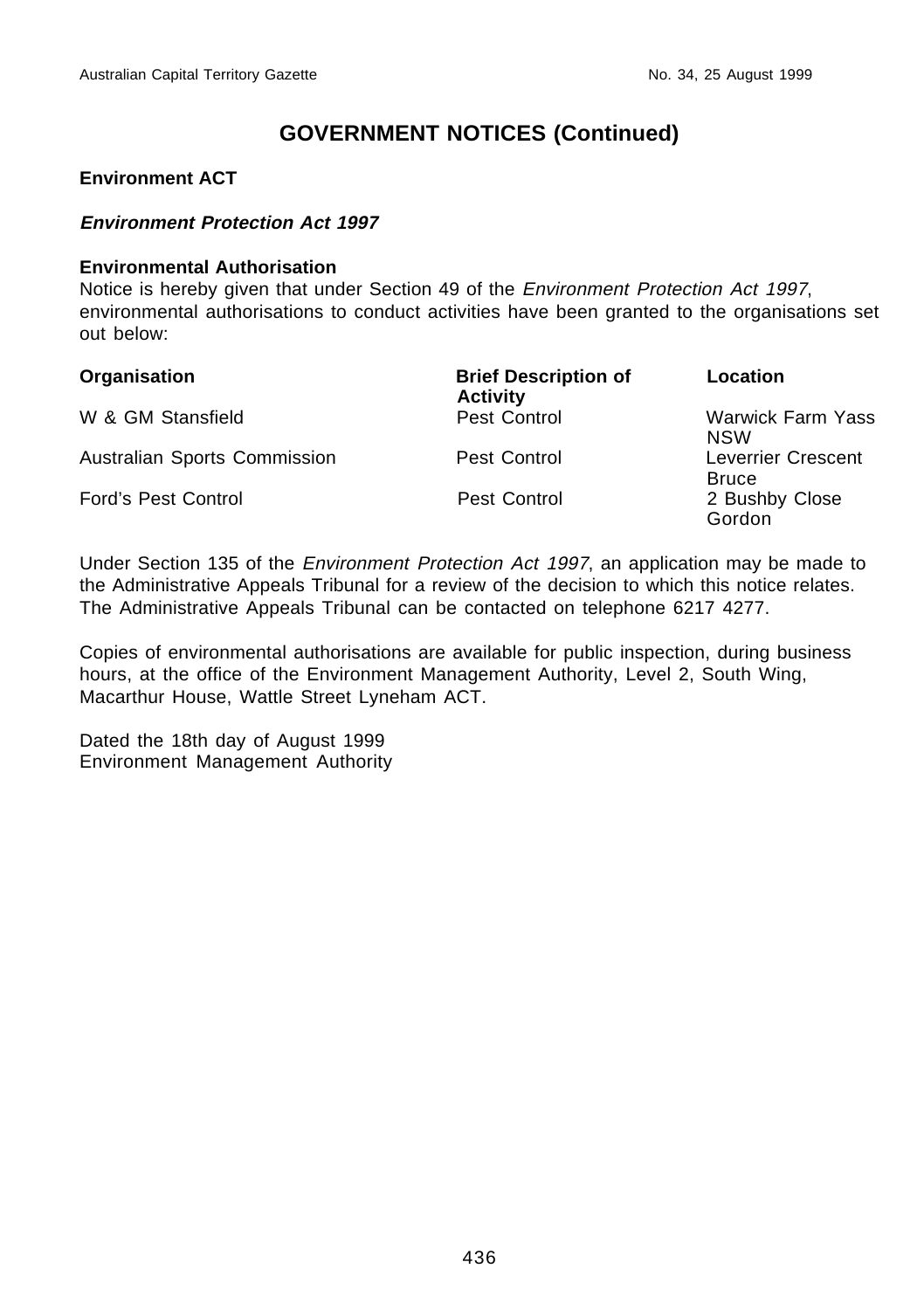## **PLANNING AND LAND MANAGEMENT GROUP**

#### **BLOCKS 466, 467, 468 and 469, STROMLO PROPOSED LEASE PURPOSE CLAUSE VARIATION TO ALLOW FOR AN EQUESTRIAN FACILITY**

Public comment is invited on the above Development Application (DA) and Preliminary Assessment (PA). To avoid duplicate submissions being lodged, the Public Notification is being combined into a single process.

Copies of the DA and PA may be inspected:

- at the Applications Secretariat (PALM Shopfron), Dame Pattie Menzies House, 16 Challis Street, Dickson, between 8.30am – 4.30pm weekdays;
- at ACT Government Libraries at Belconnen, Civic, Dickson, Erindale, Griffith, Kippax, Tuggeranong and Woden during normal opening hours.

The PA can be purchased from the Applications Secretariat at a cost of \$3.00 per copy.

Written submissions on the DA and PA should be forwarded by 20 September 1999 to:

Applications Secretariat Planning and Land Management PO Box 395 MITCHELL ACT 2911

Alternately submissions may be made via email (app\_sec@dpa.act.gov.au) or faxed to 6207 7762. All submissions will go on a public register and access to submissions will be granted on request.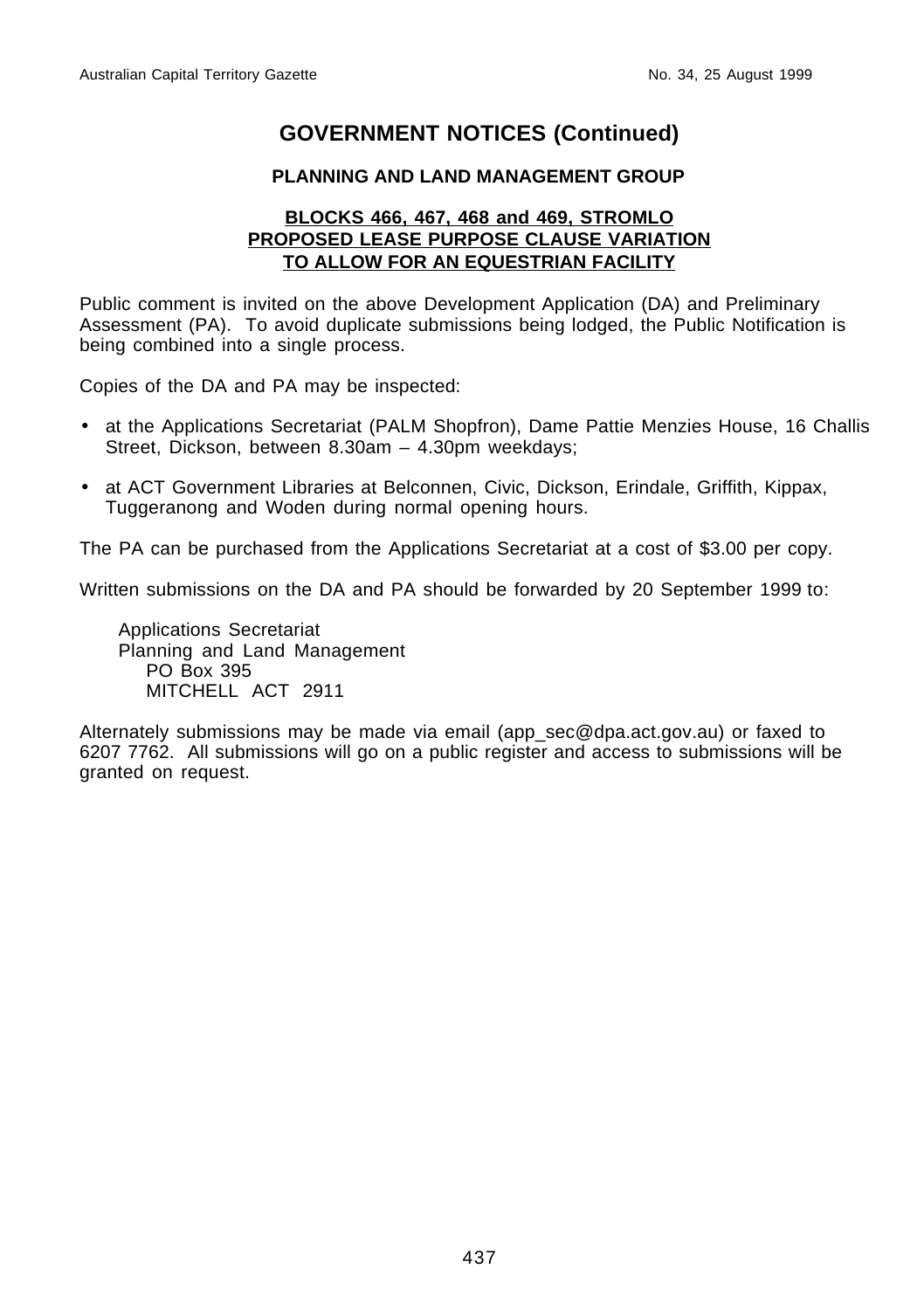

## **AUSTRALIAN CAPITAL TERRITORY**

## LAND (PLANNING AND ENVIRONMENT) ACT 1991

## **NOTICE**

## VARIATION TO THE TERRITORY PLAN IN RELATION TO DEFINED LAND

## **DIVISION OF AMAROO**

(Variation No. 141)

Under subsection  $32(1)$  of the *Land (Planning and Environment)* Act 1991, I vary the Territory Plan to specify that the land identified on the maps at Annexure A and B, being land within the Division of Amaroo, may be used for the purposes indicated in the Annexure.

**Lincoln James Hawkins** Australian Capital Territory Planning Authority

Dated the tenth day of August 1999.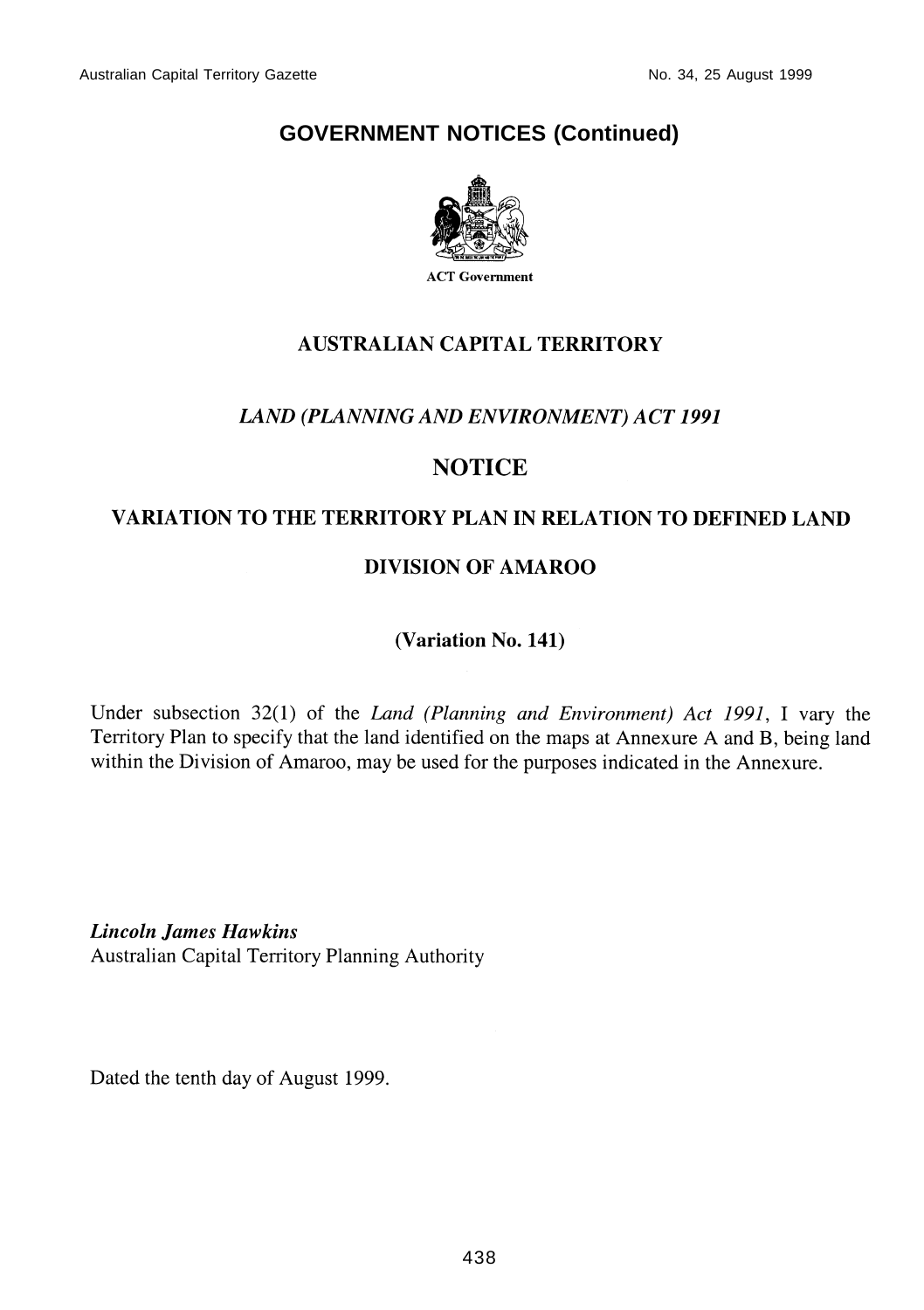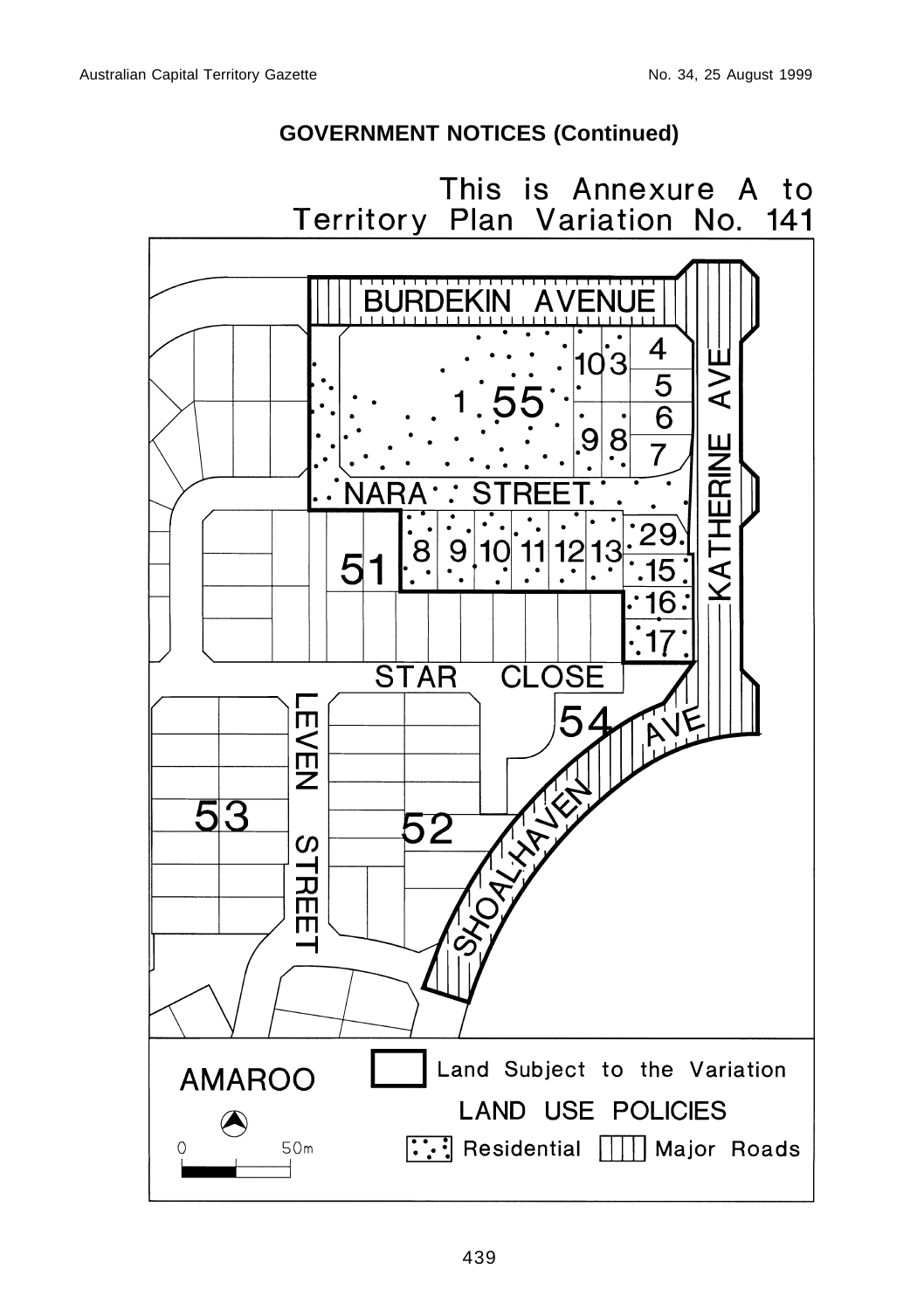This is Annexure B to Territory Plan Variation No. 141

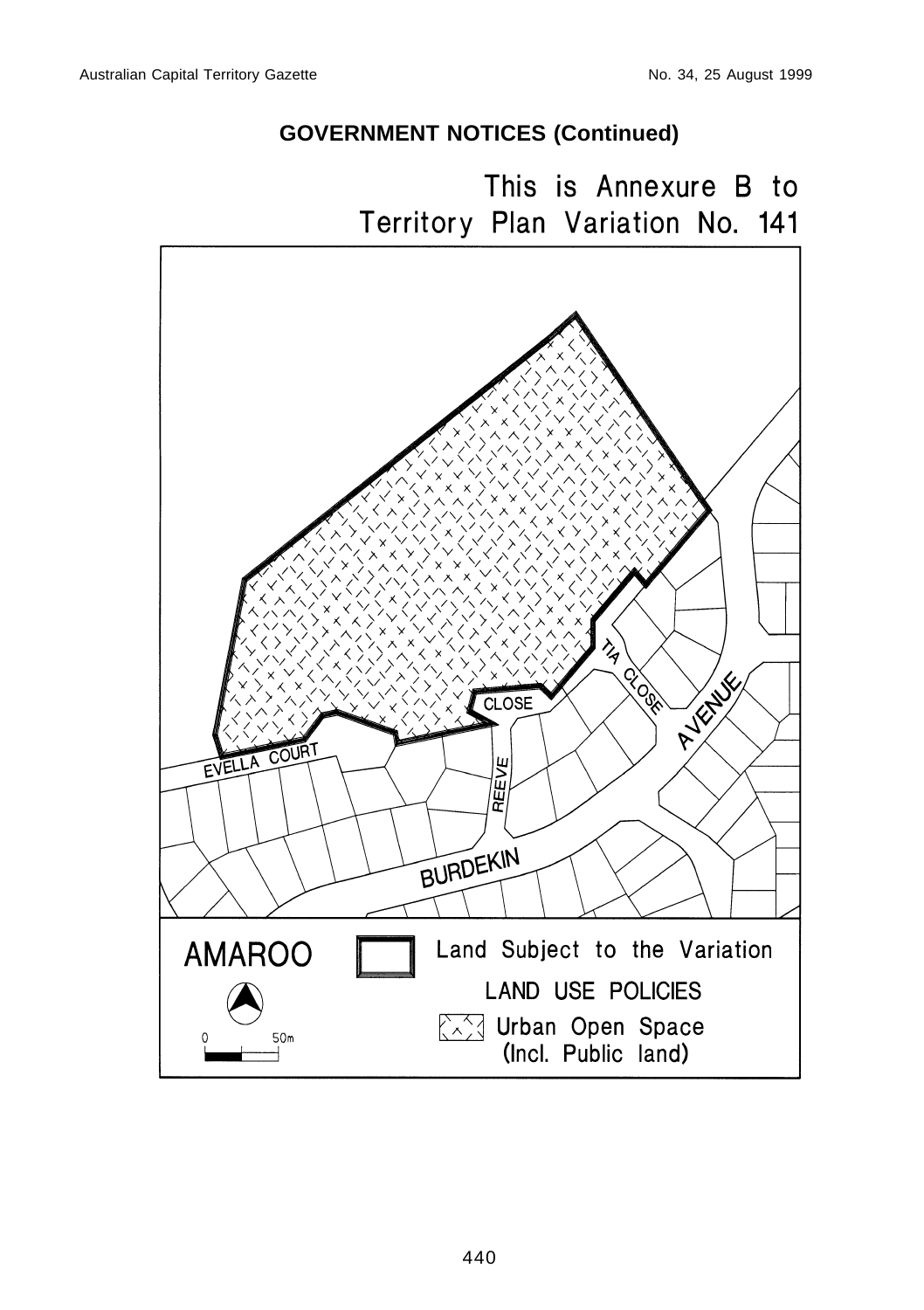

## **AUSTRALIAN CAPITAL TERRITORY**

## **LAND (PLANNING AND ENVIRONMENT) ACT 1991**

## **NOTICE**

## **VARIATION TO THE TERRITORY PLAN IN RELATION TO DEFINED LAND**

## **DIVISION OF DUNLOP**

(Variation No. 142)

Under subsection  $32(1)$  of the *Land (Planning and Environment)* Act 1991, I vary the Territory Plan to specify that the land identified on the map at Annexure A, being land within the Division of Dunlop, may be used for the purposes indicated in the Annexure.

**Lincoln James Hawkins** Australian Capital Territory Planning Authority

Dated the tenth day of August 1999.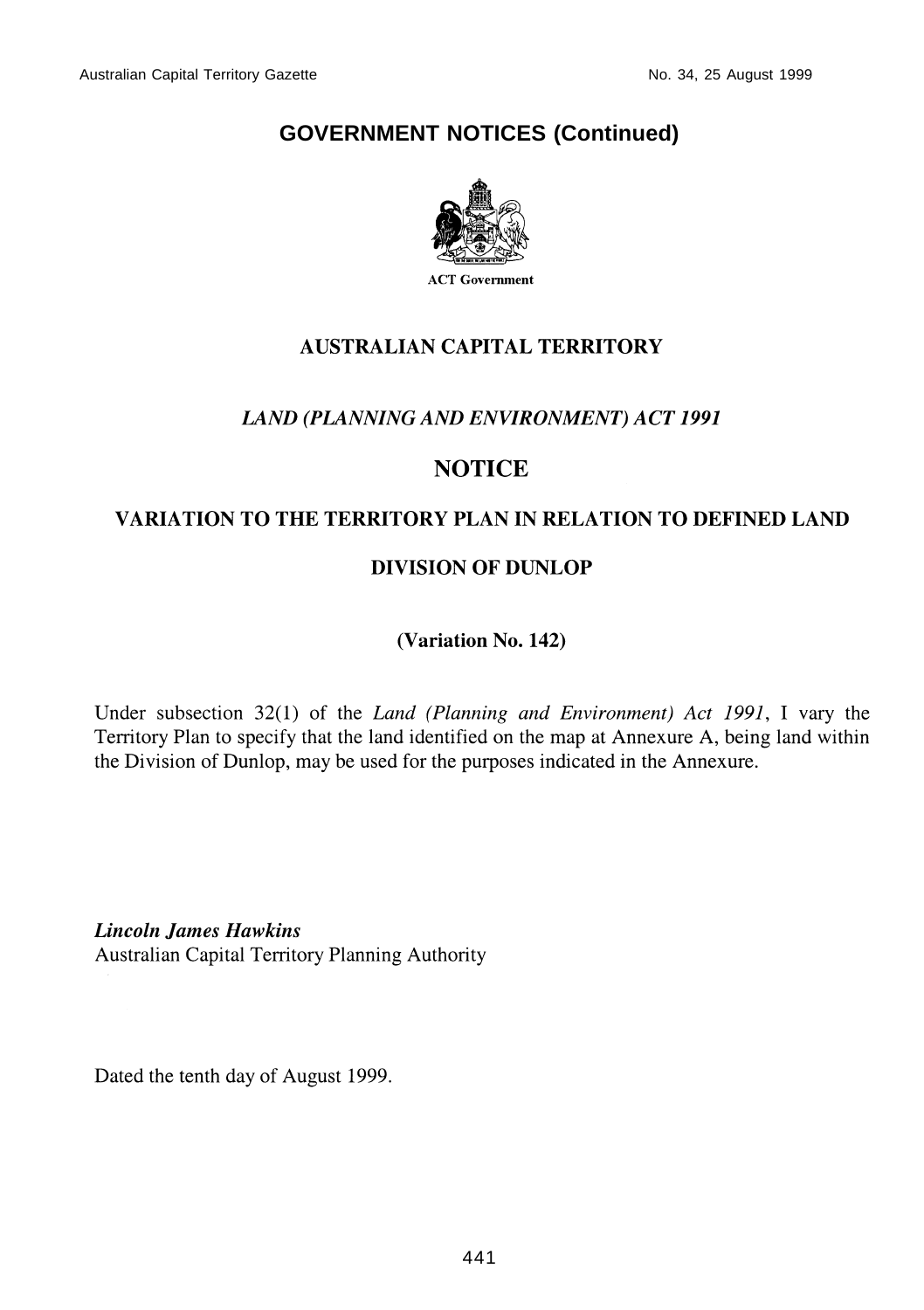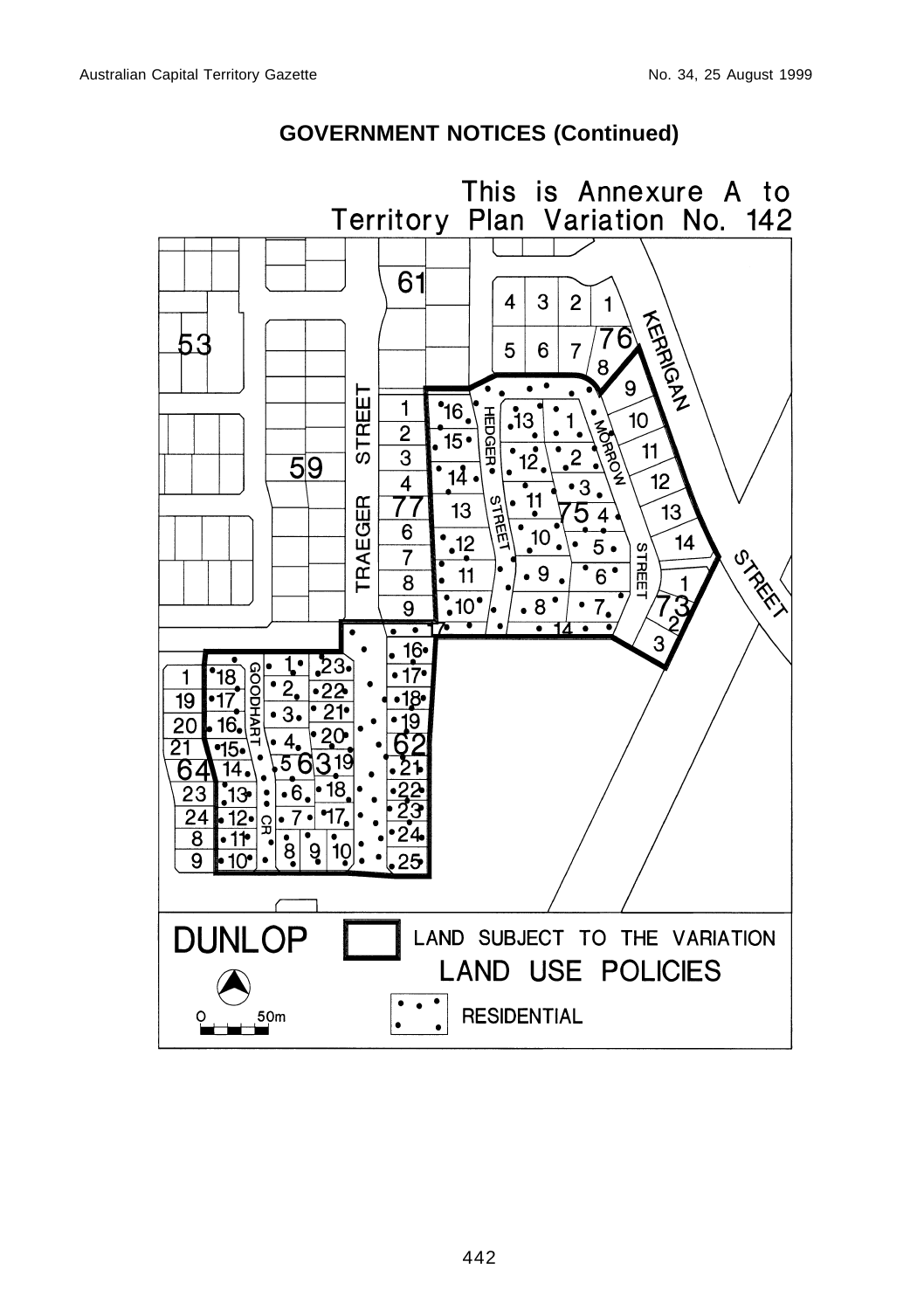## **NOTICES**

## **FUNCTIONS AND SERVICES DIRECTORY THE "YELLOW BOOK" PAGES**

#### **SUBSCRIBE NOW**

The **Yellow Book** is an essential source of information about Urban Services - its organisation structure, functions, key staff, phone and fax numbers, emails and internet sites.

It will be fully updated and released each quarter (September, December, March and July).

#### **HOW TO GET YOUR COPY**

The **Yellow Book** will be sold exclusively by Publishing Services to ACT Government officials only. It can be purchased either individually at \$15 each, or as an annual, four issue subscription for \$40. Editions will be published in early September 1999, December 1999, March 2000 and July 2000.

## **ORDER FORM**

**Yellow Book Individual copies @ \$15**

**Number Ordered**  $\vert$ 

**Yellow Book 1999/2000 Subscription (Four editions @ \$40)**

**Number Ordered** | |

**Complete details overleaf and return to: Kerry Bell Team Leader, Legislation Gazette & Sales L7 Macarthur House Fax 6205 0266**